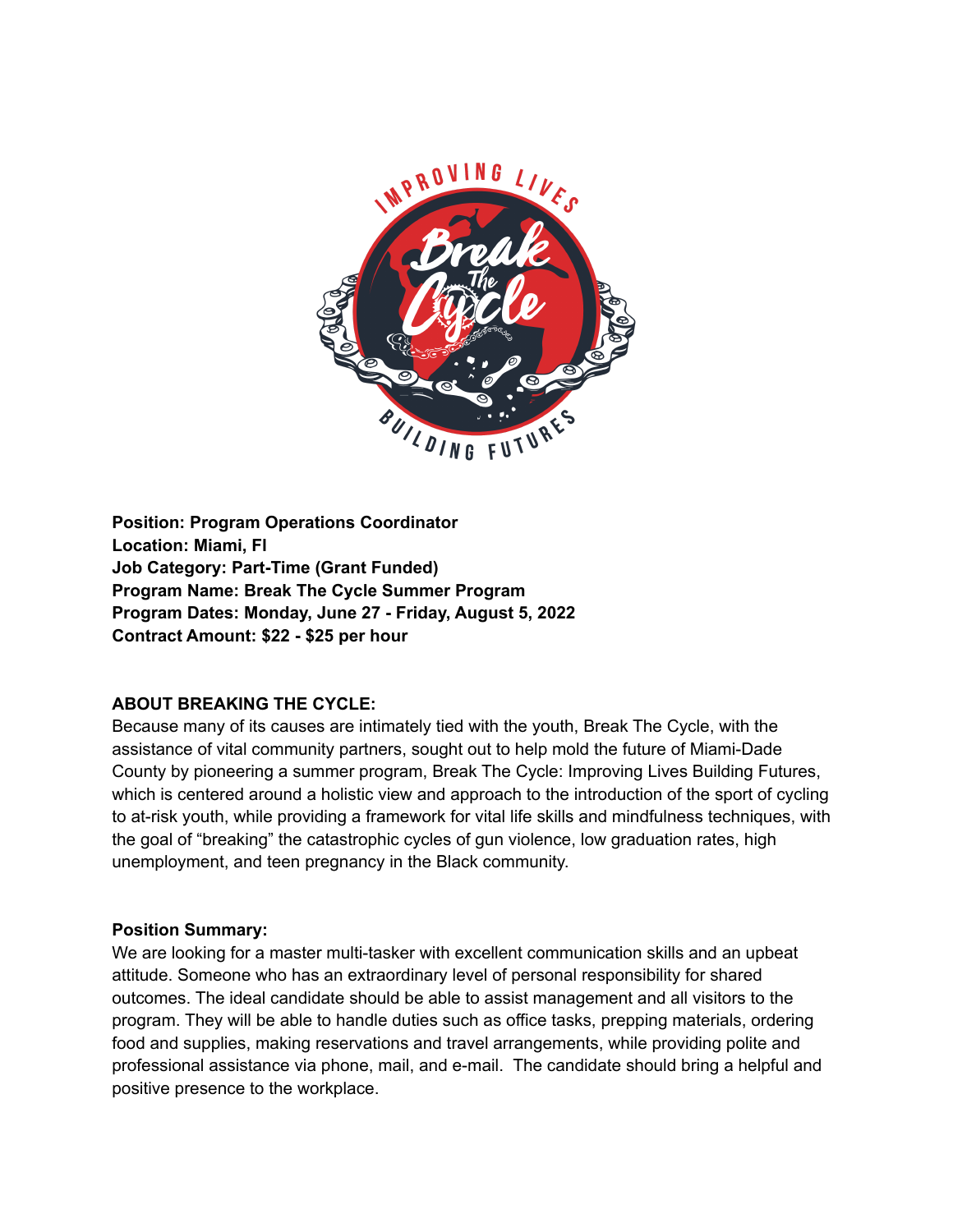Successful candidates should be professional, polite, and attentive while being accurate and thoughtful. They should always be prepared and responsive, willing to meet each day's challenge directly and with a solutions-oriented approach. They also must have excellent verbal and written communication skills and must be proficient in using the computer for general office tasks and programs such as Microsoft Word, Powerpoint, and Excel. Most importantly, the Operations Coordinator should have a genuine desire to meet the needs of others.

# **RESPONSIBILITIES:**

The specific duties and responsibilities of this position include, but are not limited to the following areas:

# **Operations Coordinator Responsibilities:**

- *● Site Operations and Office Management*
	- Handling office tasks, such as filing, generating reports and presentations, setting up for meetings/events/activities, and reordering supplies
	- Providing real-time scheduling support by booking appointments, ordering food, coordinating with vendors, and preventing conflicts
	- Making travel arrangements, such as booking flights, cars, and making hotel and restaurant reservations
	- Screening phone calls and routing callers to the appropriate party
	- Using computers to generate reports, transcribe minutes from meetings, create presentations, and conduct research.
	- Greet and assist visitors
	- Escalates problems to appropriate individuals as conflicts and issues arise
	- Consults with the program director to help them update documents and reports for all day-to-day activities.
	- Maintain polite and professional communication via in-person, phone, email, and mail
	- Anticipate the needs of others in order to ensure their seamless and positive experience
	- Preserve the quality of supplies and materials. Report to Site Supervisor when supplies are needed or missing.
- **Monitoring Progress & Data Collection** 
	- Draft reports on using data for program reporting and performance
	- Maintain a system for tracking and collecting attendance, student activity logs, compensation logs, and any additional data required
- *● On-going Programmatic Staff Responsibilities*
	- Memorize all emergency procedures and support the enforcement of camp rules
	- Maintain a high level of professionalism with parents, facility personnel, staff, and program partners at all times.
	- Attend onboarding training, morning update meetings, and program orientation
- Performs other duties as assigned.